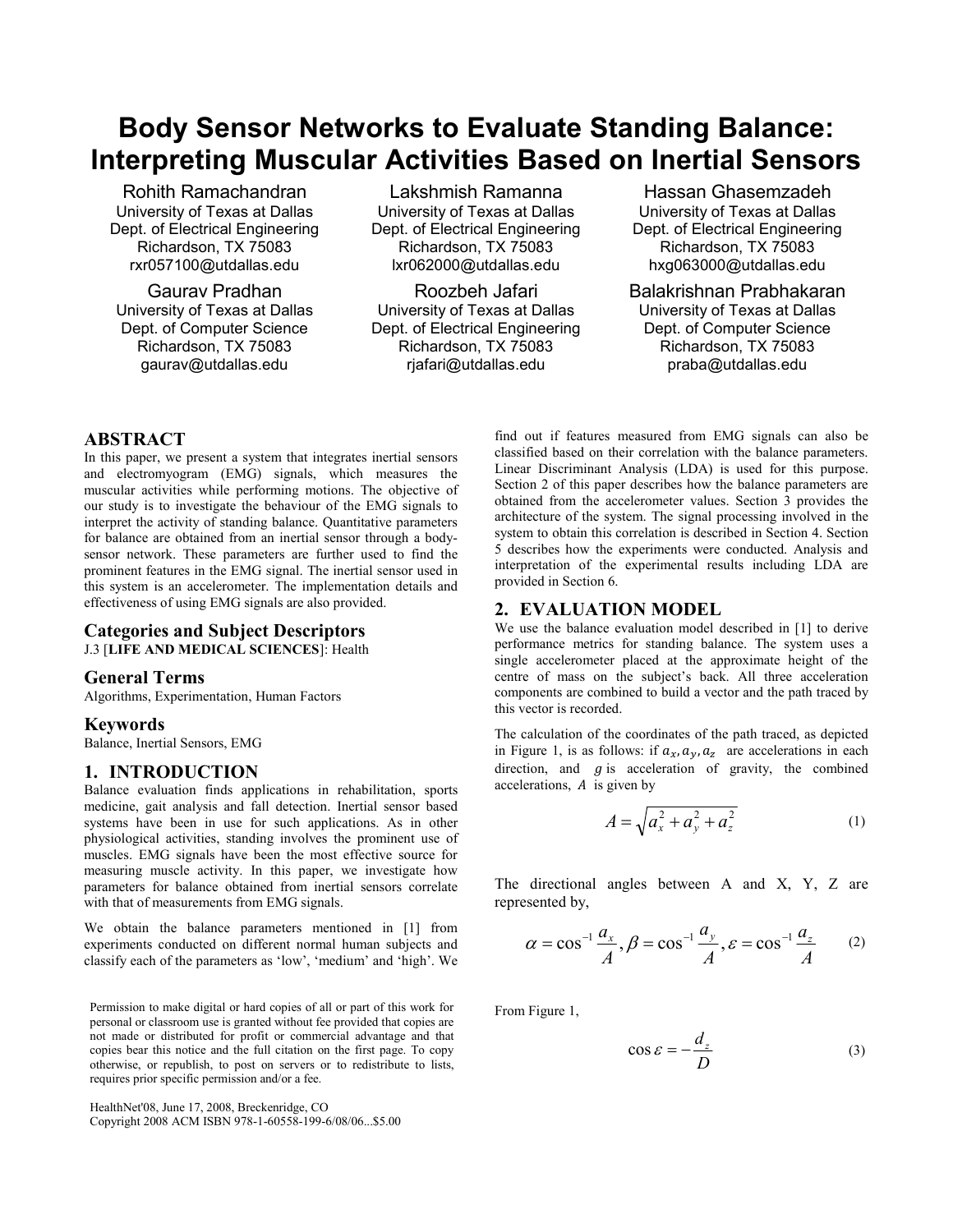where  $D$  is the combined coordinates in the three directions,  $x, y$ and z and  $d_z$  represents the z coordinate of the end of A (distance to the ground from the sensor), which is assumed to be a constant. Hence the coordinates of A at floor level  $(d_x, d_y)$  can be expressed as:

$$
d_x = D\cos\alpha, d_y = D\cos\beta \tag{4}
$$



Figure 1. Obtaining the projected path. Figure adopted from [1].

From this traced path, we can obtain the parameters used for evaluation. They are provided in Table 1.

Table 1. Five Quantitative Features

| No. | Quantitative Feature                  |
|-----|---------------------------------------|
|     | Mean Speed                            |
|     | Mean Radius                           |
| 3   | Mean Frequency                        |
|     | Anterior/Posterior Displacement (A/P) |
|     | Medial/Lateral Displacement (M/L)     |

Mean Speed, Mean Radius, Mean Frequency, A/P displacement and M/L displacement can be calculated. These parameters in combination give the measure of balance. The calculation of these parameters depicted in Figure 2 is as follows:

If the Total Distance covered in time t, is given by,

$$
D_{t} = \sum_{n=startpo \text{ int}}^{endpo \text{ int}} \sqrt{(d_{y_{n}} - d_{y_{n+1}})^{2} + (d_{x_{n}} - d_{x_{n+1}})^{2}}
$$
 (5)

then Mean Speed can be expressed as,

$$
S_m = \frac{D_t}{t} \tag{6}
$$

Mean Radius is given by,

$$
r_m = \frac{1}{N} \sum_{n=start point}^{endpoint} \sqrt{d_{x_n}^2 + d_{y_n}^2}
$$
 (7)

where N is the number of points in the traced path. Mean Frequency can be expressed as,

$$
f_m = \frac{D_t}{2\pi r_m t}
$$
 (8)

A/P and M/L displacements are respectively given by,

$$
d_{a/p} = \max_{\forall n} (d_{x_n}) - \min_{\forall n} (d_{x_n})
$$
\n(9)

$$
d_{m/l} = \max_{\forall n} (d_{y_n}) - \min_{\forall n} (d_{y_n}).
$$
 (10)



Figure 2. Extraction of features from the projected path Figure adopted from [1].

## 3. SYSTEM ARCHITECTURE

The system consists of two subsystems operating in parallel - the inertial sensor subsystem and EMG sensor subsystem. The inertial sensor subsystem is a body-sensor network of two nodes. One node is on the body of the subject and the other is connected to a desktop PC. Accelerometer values are transmitted to the node connected to the PC by the node on the body.

#### 3.1 Inertial Sensor Subsystem

Our inertial sensor subsystem is a body sensor network consisting two sensor nodes (Moteiv Tmote Sky). The node placed on the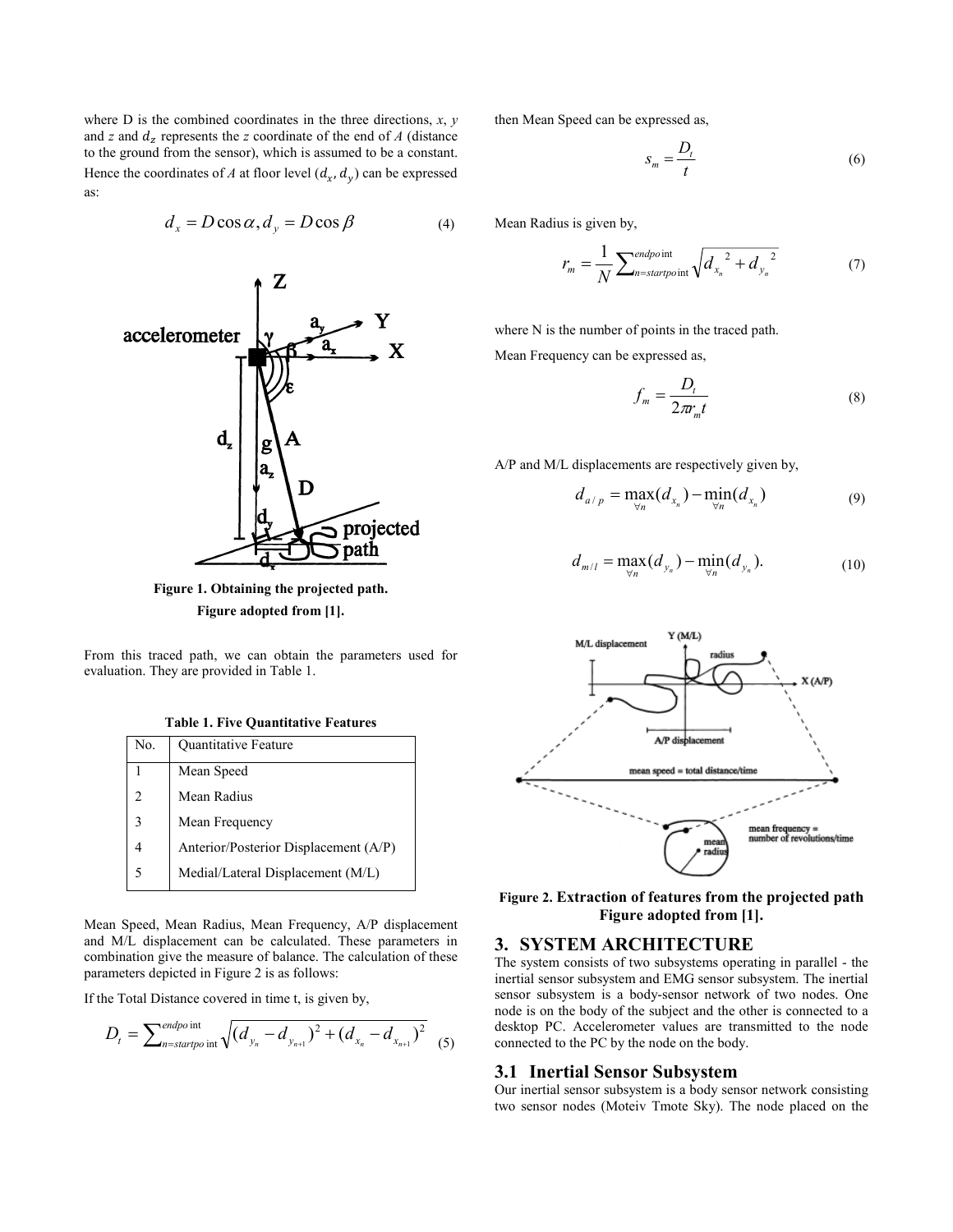body has custom-designed sensor board with a tri-axial 2g accelerometer as shown in Figure 3. It samples the sensor at 40Hz and sends data over a wireless channel to a base station. The base station is another mote that relays the information to a PC via USB port. The sensor readings are collected and processed in MATLAB.

stand on the platform. Figure 5 shows the platform along with an experimental subject wearing motion and EMG sensors. We integrate a HUSKY Digital Level to control the experiment and for coaching purposes (i.e. the subject must tilt the ball 20 degree in an anterior direction). The digital level indicates the amount of inclination when swaying on the platform. Explatform. Figure 5 shows the platform<br>al subject wearing motion and EMG<br>HUSKY Digital Level to control the e<br>g purposes (i.e. the subject must tilt the<br>or direction). The digital level indicates



Figure 3. Mote with inertial sensors

#### 3.2 EMG Sensor Subsystem

We use several EMG sensors to measure the electric activity generated during muscle contractions that occur while performing performing the motions. In the EMG suit we use (Delsys Myomonitor III), shown in Figure 4, the EMG signals are acquired using surface electrodes attached at the skin surfaces. Each electrode measures electrode measures the electric flow in the associated muscles.



Figure 4. EMG system suit

The electrodes sample muscle signals in 1000Hz. The signals are amplified and band-pass filtered (20-450Hz) by the EMG suit. The data are transferred to a PC for offline processing. The data are transferred to a PC for offline processing.<br> **3.3 Balance Platform**<br>
We use a balance ball as the platform for assessing the quality of

## 3.3 Balance Platform

standing balance. The platform is a "Both Sides Up" (BOSU) (BOSU) Balance Trainer which provides an unstable balance surface. This device has two functional surfaces integrating dynamic balance with functional or sports specific training. It can be used platform side up for push-up and seated exercises. We use this configuration which provides an unstable surface when subjects



Figure 5. Balance platform and experimental subject wearing motion and EMG sensors

# 4. SIGNAL PROCESSING FOR FEATURE FEATURE ANALYSIS

 Signal Processing involves extracting parameter Signal Processing involves parameters from the accelerometer and EMG signals, classifying the accelerometer parameters and analysis using LDA. These operations are divided into five stages as explained below.

Data Collection: Accelerometer values and EMG signals are continuously recorded for every trial for duration of 4 seconds. The sampling rates of the accelerometer and EMG signals are different. Data from accelerometer is sampled at 40Hz and that from the EMG sensors at 1000Hz. accelerometer and EMG signals, classifying the accelerometer<br>parameters and analysis using LDA. These operations are divided<br>into five stages as explained below.<br>**Data Collection:** Accelerometer values and EMG signals are<br>

Parameter Extraction: Five quantitative features are measured using accelerometer data as described in Table 1 of Section 2. using accelerometer data as described in Table 1 of Section 2.<br>**Quantization:** For each quantitative feature obtained from the

accelerometer values, the data obtained is divided into three classes-'low', 'medium' and 'high'. The set of values of a particular feature that is greater than the sum of the mean of the feature and standard deviation is categorized as 'high'. The set of values less than the difference between the mean and standard deviation is categorized as 'low' and the rest of the values as 'medium'. ometer values, the data obtained is divided into three -'low', 'medium' and 'high'. The set of values of a lar feature that is greater than the sum of the mean of the and standard deviation is categorized as 'high'. The se

Feature Extraction on EMG: To interpret the behavior of the EMG signals depending on the classes defined from accelerometer values, we need to have exhaustive set of EMG features. An exhaustive set of statistical from each EMG signal such as Signal Energy, Maximum Peak, Number of Peaks, Average Peak Value, and Average Peak Rate. ed as 'low' and the rest of the values as<br> **on EMG:** To interpret the behavior of the<br>
inding on the classes defined from<br>
we need to have exhaustive set of EMG<br>
ve set of statistical features are extracted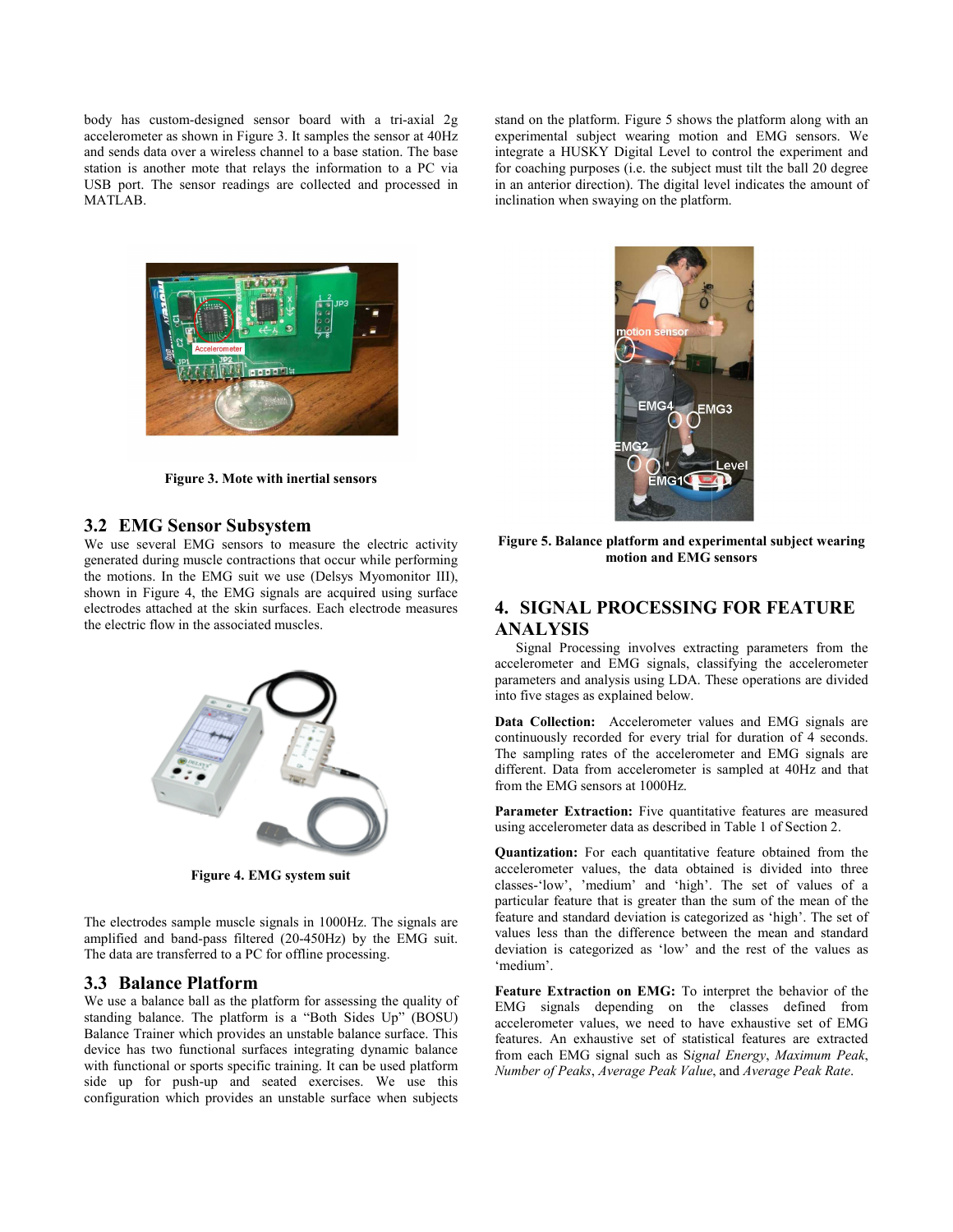Feature Analysis: Significant features for EMG signals are extracted using Linear Discriminant Analysis (LDA). Given the quantitative metrics measured from the accelerometer, the purpose of feature analysis is to find out if the EMG signals are representative of the quantitative features for balance evaluation.



Figure 6. Signal processing flow .

# 5. EXPERIMENTAL PROCEDURE

Experiments were conducted on five male subjects aged between 25 and 32 and height between 1.65m and 1.8m m with no previous history of disorders. Subjects with corrected vision wore their glasses. Normal footwear was used for all subjects.

| Label                                                               | <b>Description</b>                                                                     |  |
|---------------------------------------------------------------------|----------------------------------------------------------------------------------------|--|
| <b>S00</b>                                                          | Quiet standing with tilt limited to less than 10 degree<br>on either side              |  |
| L10                                                                 | Tilt the ball to the left. Limit the angle of tilt between<br>10 degree and 20 degree  |  |
| L20                                                                 | Tilt the ball to the left. Limit the angle of tilt to at<br>least 20 degree            |  |
| R <sub>10</sub>                                                     | Tilt the ball to the right. Limit the angle of tilt<br>between 10 degree and 20 degree |  |
| R20                                                                 | Tilt the ball to the right. Limit the angle of tilt to at<br>least 20 degree           |  |
| F10                                                                 | Tilt the ball forward. Limit the angle of tilt between<br>10 degree and 20 degree      |  |
| F20                                                                 | Tilt the ball forward. Limit the angle of tilt to at least<br>20 degree                |  |
| <b>B10</b>                                                          | Tilt the ball backwards. Limit the angle of tilt<br>between 10 degree and 20 degree    |  |
| <b>B20</b>                                                          | Tilt the ball backwards. Limit the angle of tilt to at<br>least 20 degree              |  |
| A sensor node with a tri-axial accelerometer was attached to a belt |                                                                                        |  |

A sensor node with a tri-axial accelerometer was attached to a belt which was worn around the waist of the subject. The belt was worn such that the sensor node was positioned on the lower back of the subject. This node communicated with another node connected to the USB port of a desktop computer. A MATLAB tool was developed to read the data from mote connected to the USB and process it.

Although a number of muscles can be potentially active during and action, currently, we constrain our system in using only four

EMG electrodes on lower leg muscles. The EMG sensors were EMG electrodes on lower leg muscles. The EMG sensors were placed on Right-Front leg (Tibialis Anterior muscle), Right-Back leg (Gastrocnemius muscle), Left-Front leg (Tibialis Anterior muscle), and Left-Back leg (Gastrocnemius muscle). The Delsys "Trigger Module" enabled the EMG subsystem to work synchronously with accelerometer. MATLAB behaved as a main controller that sends a trigger to EMG and accelerometer to start acquisitions through the trigger module (for EMG) and USB (for accelerometer). from EMG (Tibialis Anterior and Left-Back leg (Gastrocnemius muscle). The Delsys Module" enabled the EMG subsystem to work ously with accelerometer. MATLAB behaved as a main r that sends a trigger to EMG and accelerometer

The process of data collection was controlled and managed using our MATLAB tool. The EMG signals are obtained synchronously with the accelerometer signals. The data, however, are separately processed for the EMG and accelerometer.

The accelerometer and EMG data was recorded for 4 seconds for nine test conditions per subject. The test conditions are given in Table 2. Two trials for each condition were conducted for every Table 2. Two trials for each condition were conducted for every subject. The angle of the tilt was measured from the level mounted on the balance platform.



Figure 7. M/L displacement measured from acceleration data<br>and quantized into three classes and quantized into three classes

For every trial, the projection of the centre of mass (COM) on the For every trial, the projection of the centre of mass (COM) on the ground was obtained using the expressions we outlined earlier. From the projections, five quantitative quantitative features were extracted. These features, listed in Table 1, are the features described in [2]. The calculation of these features from the projected COM is shown in Figure 2. For each feature, the data obtained is divided into three regions as we described in Section 4.

EMG data was recorded for each trial. For each trial four channels of EMG data are obtained with each channel corresponding to a particular muscle. The data obtained from each channel was passed through a low-pass filter with a cut-off of 35Hz. From this filtered data, a set of statistical features were extracted as was describer earlier in Section 4. i in Figure 2. For each feature, the data obtained is divided<br>ree regions as we described in Section 4.<br>data was recorded for each trial. For each trial four channels<br>IG data are obtained with each channel corresponding to

# 6. EXPERIMENTAL RESULTS

In this section, we present our results on evaluation of standing balance using the performance metrics. The accelerometer data was obtained for ninety trials across five subjects as described previously. The three dimensional acceleration data was used to find projection of the center of mass on the plane. The five acceleration performance parameters were calculated based on the methods stated earlier. For each parameter, the ninety trials were mapped into three classes representing quality of observed action in terms of that given parameter. We subjectively quantized every trial into quality level 'low', 'medium' and 'high'. For example, iered data, a set of statistical features were extracted as was scriber earlier in Section 4.<br> **EXPERIMENTAL RESULTS**<br>
this section, we present our results on evaluation of standing<br>
lance using the performance metrics. Th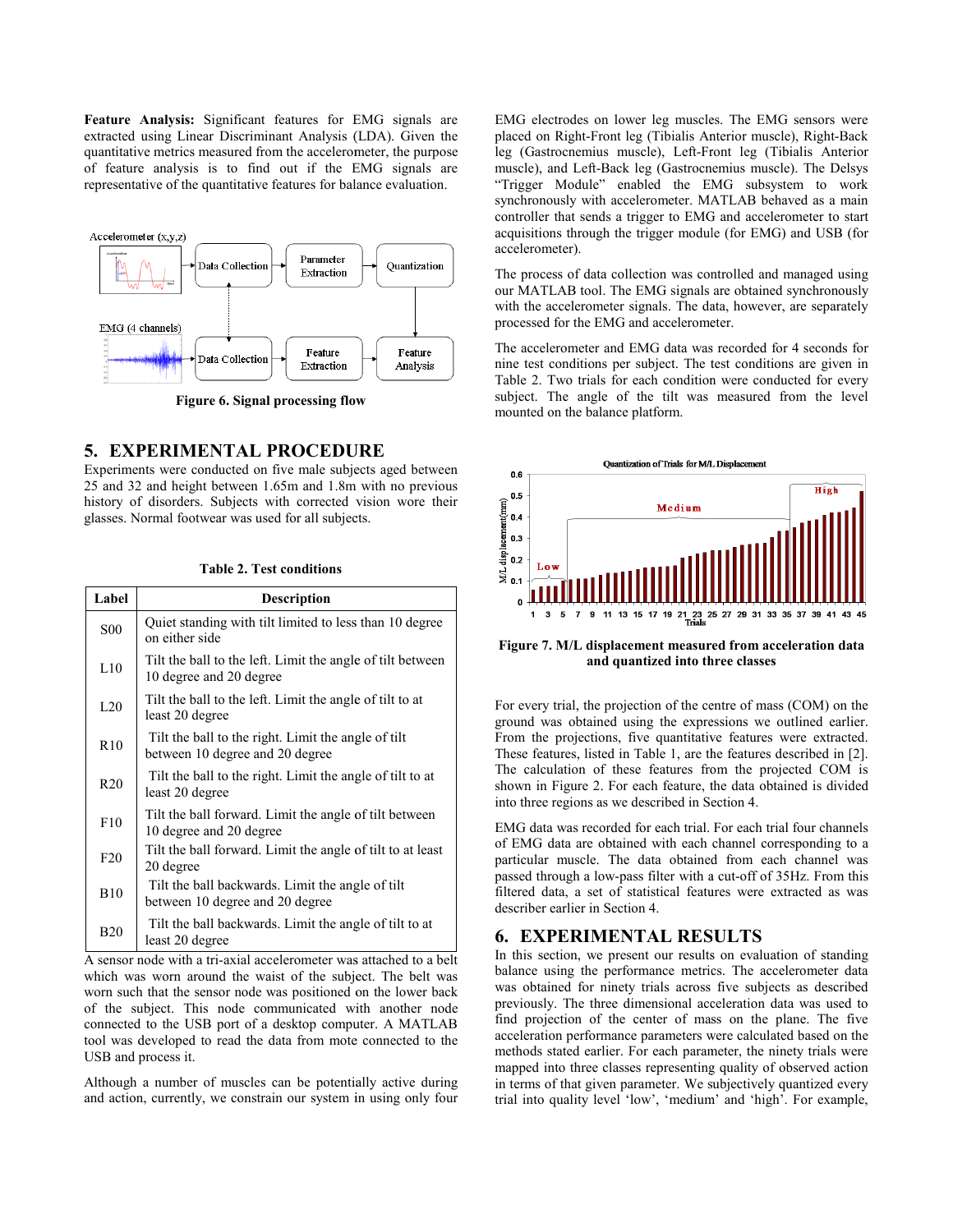with respect to the value of A/P displacement, measured for each trial, we assign a class label based on its magnitude. This process is done for every accelerometer parameter obtained in each trial. Each EMG feature set is given the same quality label as its corresponding accelerometer signal. The label assignment is accomplished because the accelerometer and EMG signals are available for the same duration of the trial.

Figure 7 shows a sample distribution of performance parameters across different trials. The values were obtained for M/L displacement and were sorted for quantization. The statistical approach explained before was used to find thresholds on each metric.

| <b>Performance Metric</b> | <b>Significant Features</b> |
|---------------------------|-----------------------------|
| Low Speed                 | Maximum Amplitude (EMG2)    |
| Medium Speed              | Number of Peaks (EMG3)      |
| High Speed                | Maximum Amplitude (EMG2)    |
| Low Radius                | Number of Peaks (EMG4)      |
| Medium Radius             | Maximum Amplitude (EMG2)    |
| <b>High Radius</b>        | Number of Peaks (EMG4)      |
| Low Frequency             | Number of Peaks (EMG2)      |
| Medium Frequency          | Energy (EMG2)               |
| <b>High Frequency</b>     | Maximum Amplitude (EMG1)    |
| Low AP                    | Number of Peaks (EMG2)      |
| Medium A/P                | Number of Peaks (EMG2)      |
| High A/P                  | Maximum Amplitude (EMG2)    |
| Low M/L                   | Number of Peaks (EMG2)      |
| Medium M/L                | Average Peak Rate (EMG4)    |
| High M/L                  | Maximum Amplitude (EMG2)    |

Table 2. Significant EMG features describing different performance metrics

The next step in our system is to make EMG signals representative of performance parameters for balance evaluation. To achieve this, we determine those features from EMG signals that are prominent for each class. We used 50% of the input trials (training set) to find significant features for EMG and remaining trials (test set) for evaluation of the system. Each EMG trial consists of four signals corresponding to the four muscles. We extracted five features (Signal Energy, Maximum Peak, Number of Peaks, Average Peak Value, and Average Peak Rate) for each EMG signal. These features form a 20 dimensional space which represent some properties of muscle activities during the performed action. The obtained features are fed to our feature analysis box (shown in Figure 6) where only the most prominent feature is selected. The feature analysis was performed for each performance parameter. LDA is then used to select the most prominent feature from the subset. The list of prominent features is listed in Table 3.

To get insight into the effectiveness of the acquired EMG features, we used k-NN (k-Nearest Neighbor) classifier due to its simplicity and scalability. For each accelerometer parameter class, the corresponding significant feature (extracted from Table 3) was extracted. This feature was used in a binary classifier to differentiate between a certain quality levels from the rest. For

example, to evaluate how accurate EMG sensors represent performance metric Low A/P, corresponding prominent feature (Number of Peaks by EMG2) was extracted and fed to the k-NN classifier to distinguish between Low A/P and other two levels of A/P displacement (Medium A/P and High A/P). The outcome of the classification for three values of k is illustrated in Figure 8 for a random set of classes.



Figure 8. Classification accuracy for standing balance with respect to only EMG signals

# 7. RELATED WORK

Human performance in terms of quality of balance control system has been studied from different views each taking into account a certain model and its own evaluation metrics. Cybulski et al. [2] in their study of standing performance of paraplegia affected subjects, deduced and used statistical parameters from a center-offorce monitoring platform. Few authors have used accelerometer to measure the parameters used in [2] and study balance and control [3], [4] and [5]. Kamen et al. [3] used two uni-axial accelerometers, one each on the forehead and back. Mayagoitia et al. [1] used a single tri-axial accelerometer placed on the back at approximate height of the center of mass to evaluate standing balance. Maithe et al. [6] used this evaluation model to classify basic daily movements. Other authors ([7] and [8]) have concentrated on providing audio and/or visual feedback on the model parameters presented in [1] to improve balance. Winter et al. [9] present a kinematic model of upper body balance where EMG sensors were obtained to reinforce the conclusions from the moment of force analyses. A study on comparison of EMG and kinetic parameters during balance responses in children was presented by Sundermier et al. [10]. According to their results, the correspondence of muscle activity with measurements of centerof-pressure confirms that muscle activities contribute to the balance. In this paper, however, we investigate methods of learning from inertial sensors to interpret EMG signals for standing balance. To the best of our knowledge, this has not been studied before.

# 8. CONCLUSION AND FUTURE WORK

We introduced a physiological monitoring system that collects acceleration and muscle activity signals and performs analysis on